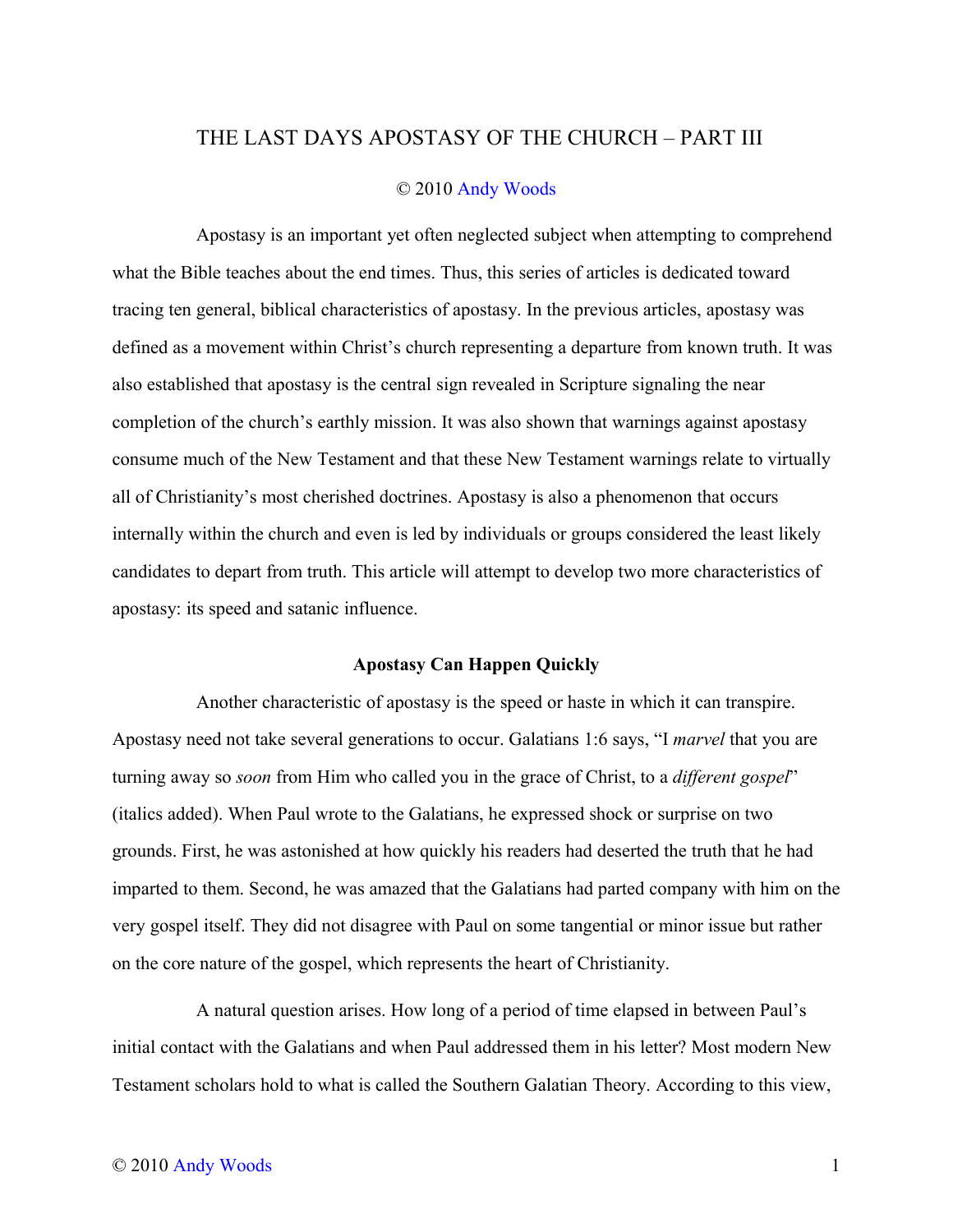Paul evangelized and planted churches within the area of Southern Galatia (modern-day Turkey) on his first missionary journey around A.D. 48. He then wrote to these same churches upon his return to Syrian Antioch after the conclusion of his first missionary journey. Therefore, Paul wrote to these same churches about one year after his original contact with them. Paul penned the letter out of concern that the new Galatian believers had shifted theologically. Although they had experienced salvation through faith alone in Christ alone, they had begun to embrace the false teachings of the Judaizers that sanctification could be achieved through a mixture of faith in addition to obedience to the Mosaic Law (Gal. 3:3). Paul spends the entire letter to the Galatians seeking to rescue them from this error. The important point to recognize here is that the very churches that had heard Paul preach and even saw his miracles (Gal. 3:5; Acts 14:3, 8-11) had departed dramatically from critical Pauline gospel principles within a short duration of time consisting of about one year. Thus, the speed at which apostasy can occur cannot be overstated.

In the previous article, reference was made to the golden calf incident (Exod. 32:1- 10). There, Israel while encamped at the base of Mount Sinai apostatized from God at the very moment Moses was atop Mount Sinai receiving God's Law. As in the case of the Galatians, this turning away from God did not represent a departure over some minor issue. Rather, it represented apostasy from the fundamental issue of monotheism. When God brought this issue to the attention of Moses on Sinai, He made reference to the speed at which Israel had apostatized. Exodus 32:8 says, "They have turned aside *quickly* out of the way which I have commanded them" (italics added). Apparently, Moses had been on Sinai for only 40-days (Exod. 24:18) and it was during this short time period that Israel apostatized on the fundamental issue of the true knowledge of God. Again, the speed at which apostasy can occur should be noted. While it took the Galatians about a year to depart from the core principles of the gospel, it took Israel only 40 days to depart from God by lapsing into idolatry.

The speed in which apostasy can take place also finds illustration in Christ's words to the church at Ephesus. The previous article noted Christ's rebuke to the Ephesian church, which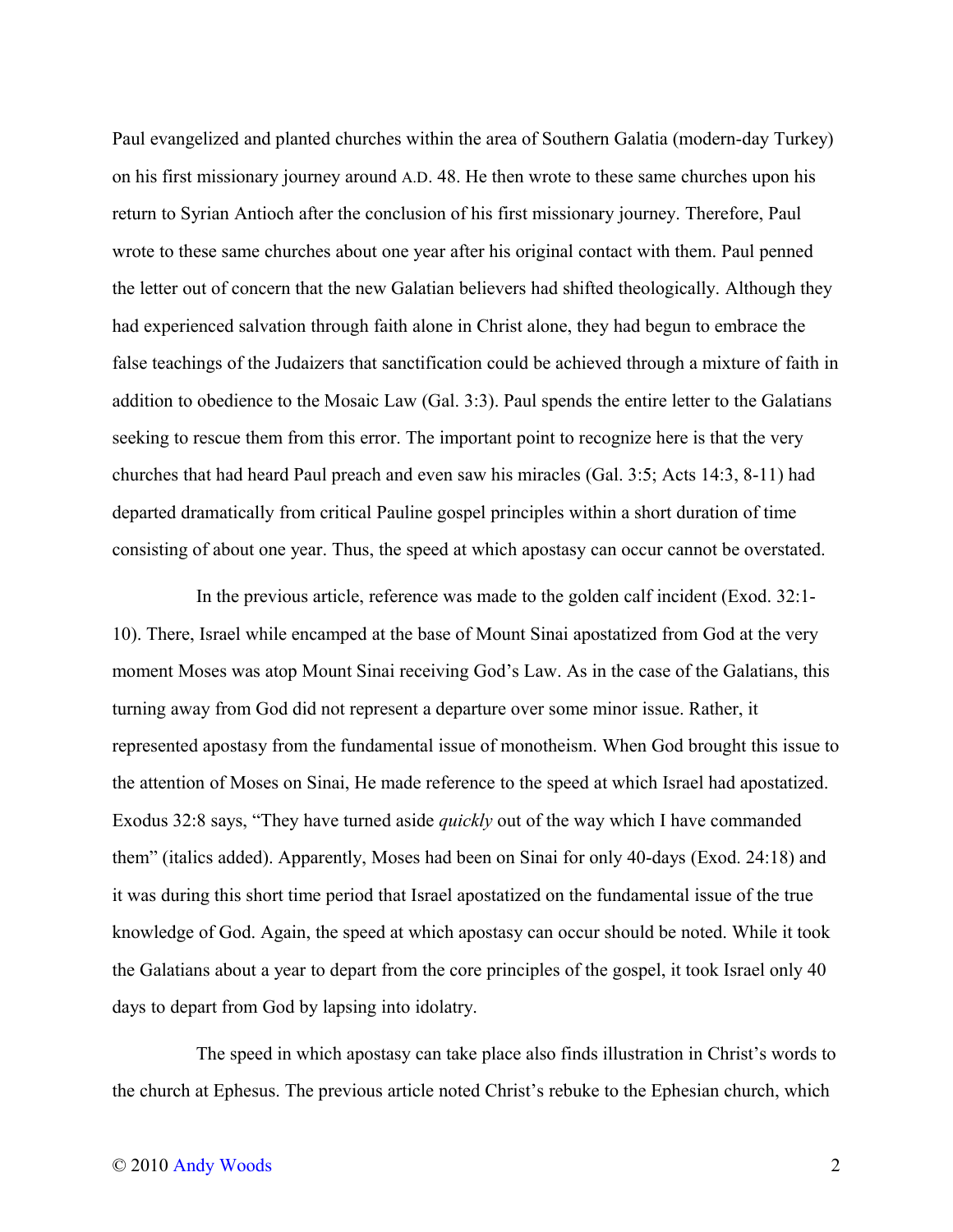had forsaken its first love (Rev. 2:4-5). Again, the foundational nature of this departure deserves notice. Like the Galatians who had left the core principles of the gospel and Israel who had forsaken monotheism, the Ephesians had allowed other pursuits to eclipse their initial love and devotion to Christ. Interestingly, Paul had earlier addressed the church at Ephesus around A.D. 60. Paul's epistle to the Ephesians was written from Rome during his first Roman imprisonment and constituted the first of his four "prison letters."[1](#page-2-0) The letter to the Ephesians fails to reveal any clue of a major defection taking place within the church. Yet when Christ addressed the same church in Rev. 2:1-7, the church looked entirely different since it had abandoned its first love. While, as mentioned above, Paul wrote to the Ephesians in A.D. 60, it is traditionally believed that John on Patmos received and recorded the vision that subsequently became known as the Book of Revelation in A.D. 95.<sup>[2](#page-2-1)</sup> Thus, within just three and a half decades (from A.D. 60 to A.D. 95), the church at Ephesus had departed on the foundational issue of love and devotion to Christ. In sum, while it took the Galatians one year to abandon the gospel and Israel 40 days to abandon monotheism, it took Ephesus less than four decades to neglect its first love. All of these biblical examples illustrate the speed in which apostasy can occur.

The rapid speed in which apostasy can occur was first driven home to me as a new believer. I became a Christian in 1983 through a home Bible study affiliated with a Bible teaching church. This wonderful church then nourished me in my newfound relationship with Christ during most of my high school years. I then temporarily left the church for a few years in order to attend college and graduate school in another area. Upon my return to the church just a few years later, I found an entirely different church due to an interim change in ministry philosophy. No longer was the Bible taught except in a highly selective fashion. Concepts such as the realties of sin, hell, and the exclusivity and blood of Christ were omitted from the church's teaching ministry all in the name of not wanting to offend the unchurched. God used this

<span id="page-2-0"></span><sup>&</sup>lt;sup>1</sup> Ephesians, Colossians, Philemon, and Philippians represent Paul's prison letters.

<span id="page-2-1"></span><sup>2</sup> For a defense of Revelation's A.D. 95 date, see Mark Hitchcock, "A Defense of the Domitianic Date of the Book of Revelation" (Ph.D. diss., Dallas Theological Seminary, 2005).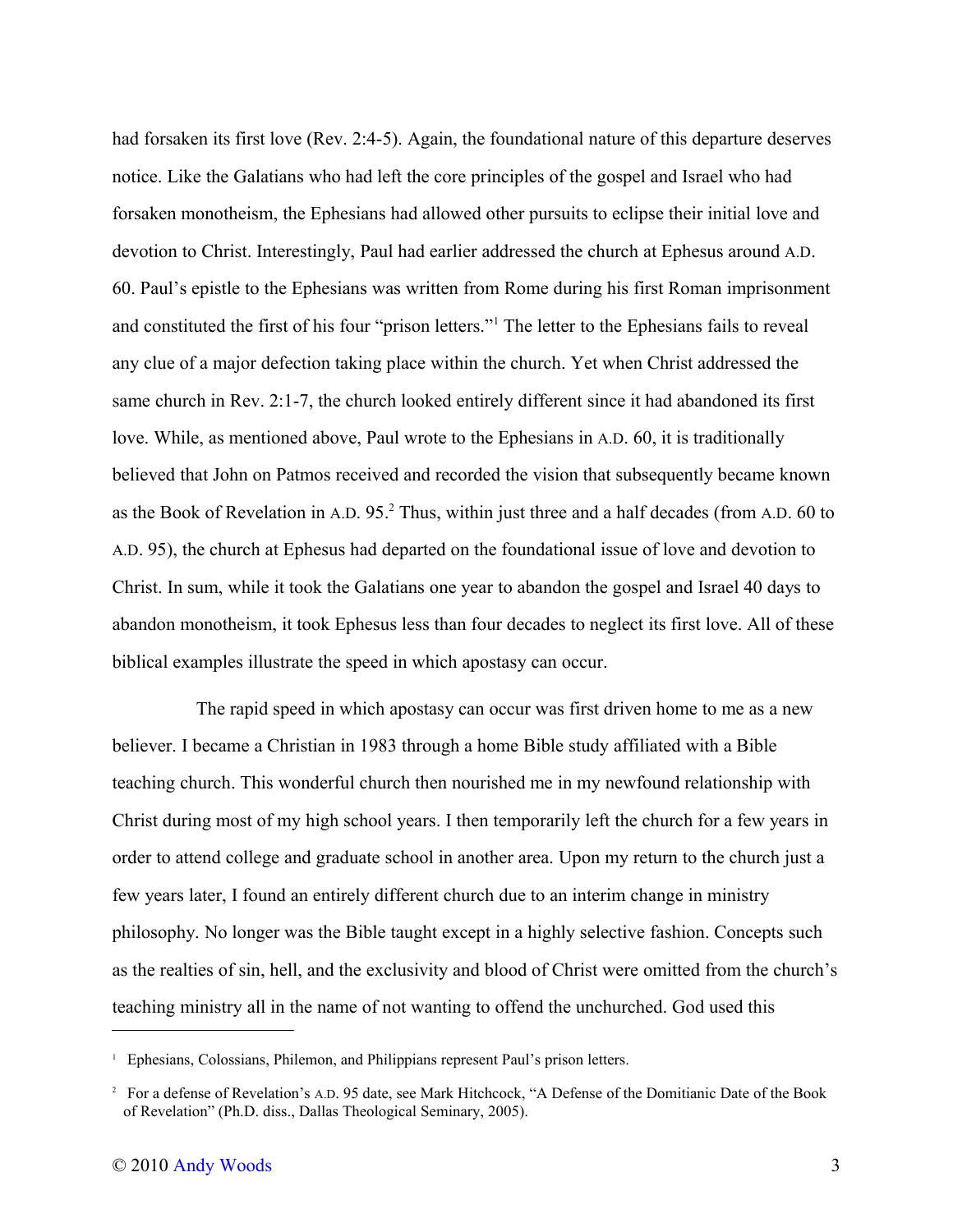experience to open my eyes not only to the reality of apostasy but also to the speed in which it can occur even in spiritual environments once considered fundamental and secure.

## **Apostasy is Satanically Energized**

Who ultimately is behind apostasy? The following verses divulge Satan as the true culprit. 2 Corinthians 11:3 says, "But I fear, lest somehow, as the *serpent* deceived Eve by his own craftiness, so your minds may be corrupted from the simplicity that is in Christ" (italics added). Here, Paul expresses concern that just as Satan led Eve away from God's simple command not to eat from the forbidden tree, Satan might similarly lead the Corinthians into apostasy. 1 Timothy 4:1 similarly notes, "Now the Spirit expressly says that in the latter times some will depart from the faith giving heed to *deceiving spirits and doctrines of demons*" (italics added). The adverb "expressly" indicates the Spirit's earnest desire to convey an important truth. This important spiritual reality is that demons are the ultimate source of power behind the last days apostasy of the church.

Do men or Satan cause apostasy? The answer to this question is "yes" since both alternatives are true. Satan places ideas into the minds of fallen men typically in positions of ecclesiastical influence in order to push the church further into apostasy. Satan even uses believers in order to accomplish this endeavor. Satan's ability to use carnal believers, or those who cater to their sin nature, is apparent from the following passages. Christ rebuked Peter for giving verbal expressions to satanic thoughts. Christ's rebuke occurred when Peter attempted to persuade Christ not to die on the cross (Matt. 16:23). Later, Peter noted that Satan had filled the hearts of Ananias and Sapphira thereby prompting them to lie to the Holy Spirit (Acts 5:3-4). It seems evident that Ananias and Sapphira were believers since their sudden deaths struck fear into the hearts of the rest of the church (Acts 5:11). Such fear probably would not have overtaken the church had Ananias and Sapphira been unbelievers. The early church likely reasoned that if two of their own could be severely disciplined by God then the rest of the church could be similarly disciplined. Also, Paul exhorted the Ephesian believers not to harbor bitterness and